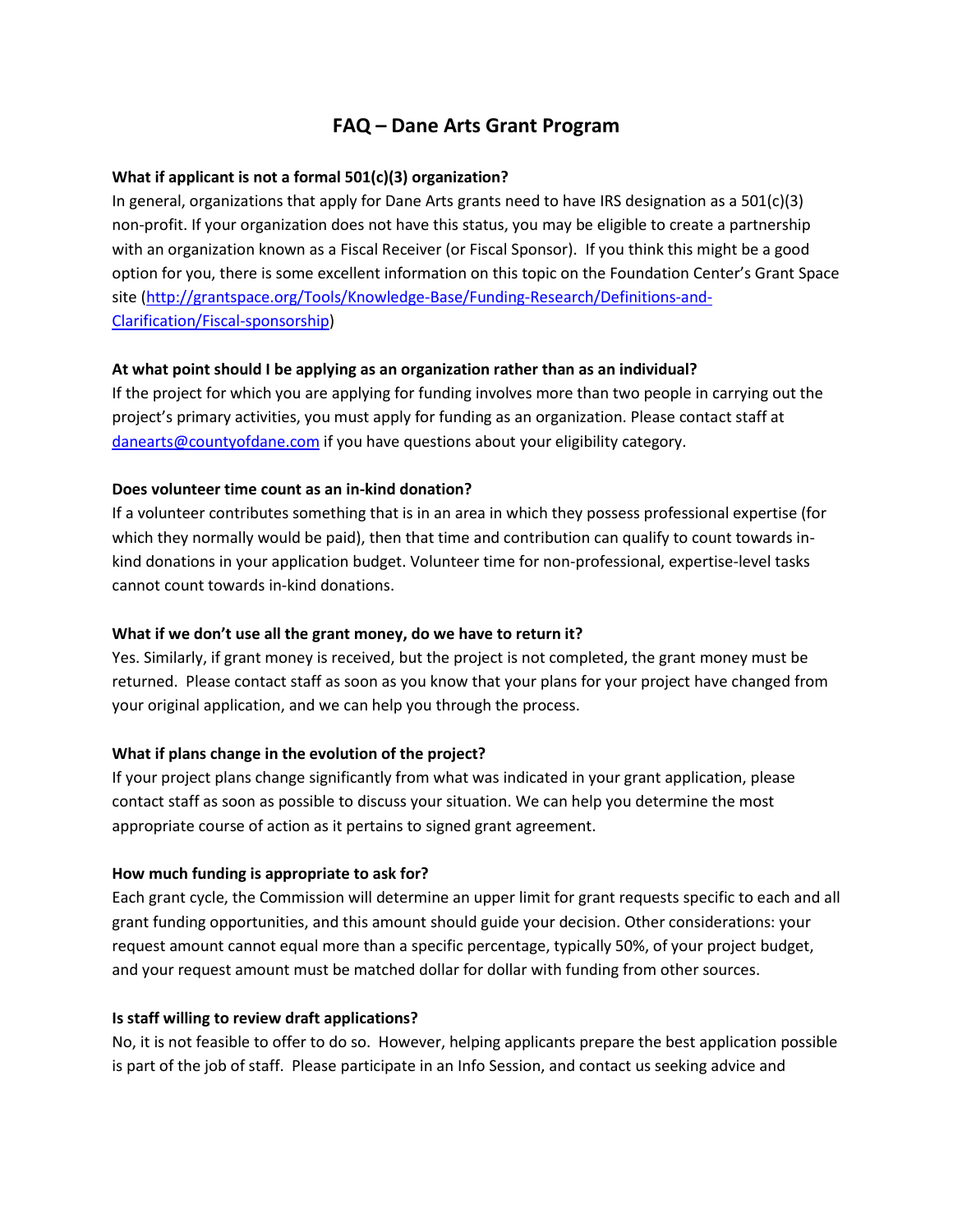counsel. Be aware that as grant deadlines approach, the volume of questions rises dramatically. Staff will respond to the best of their ability. Also note that if a grant deadline falls immediately following a weekend or holiday, staff typically is not available for assistance, including technical related to WebGrants, during non-business hours.

#### **Can I meet or talk with staff while preparing my application?**

Of course! We are happy to schedule a meeting with you. The best way to request a meeting with staff is to send an email t[o danearts@countyofdane.com](mailto:danearts@countyofdane.com) and we'll get one set up with you as soon as possible.

## **Can I sit in on review meetings?**

All Commission meetings and grant review meetings are open to the public because the Commission is a division of county government. Anyone is welcome to attend. Grant applicants are sent a schedule of panel review meetings, so that they can judge approximately when they might hear review of their application and others, should they choose to attend. Although these meetings are open to the public, they are not considered public forums, and attendees should not expect to participate in the meeting as anything more than an observer. See Grants Calendar (link) for meeting dates and locations.

## **How quickly do I get my grant check?**

If you or your organization is chosen to receive a grant award, the county will begin the process of mailing a check to you in the award amount by sending you a package of documents that need to be addressed and returned. Once you have returned these materials, we will start the internal process of preparing a grant check. However, there are multiple steps in this process that are not controlled directly by the staff. The typical processing time is approximately eight weeks after all documents are received. We are grateful for your patience during that time!

# **What can qualify for the match? Other public grant dollars?**

Earned income, grants & gifts (public agencies, private, individuals) – use budget in application to see what we're seeking. There is an expectation that a portion of the match is made up of cash, not just inkind (risk associated with project elevates and other community support isn't demonstrated absent cash).

# **Do I actually have to provide that 501(c)(3) letter?**

If you are applying as a non-profit organization, we do need to receive your organization's IRS letter confirming 501(c)(3) status. Likewise, if you are using a fiscal receiver or sponsor, you need to provide a copy of their IRS letter confirming  $501(c)(3)$  status. Please contact staff if you have any questions regarding your particular status at [danearts@countyofdane.com.](mailto:danearts@countyofdane.com)